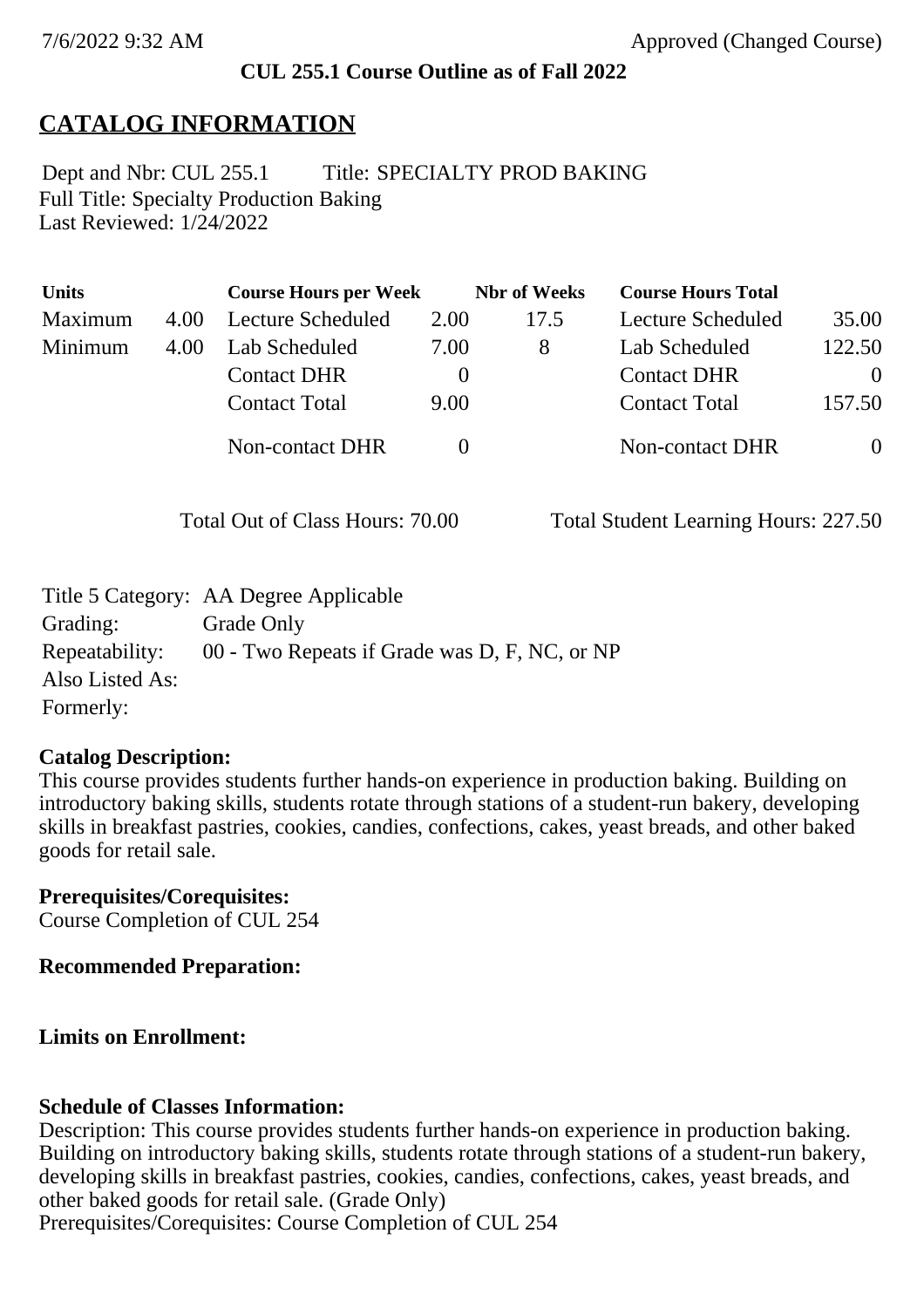# **ARTICULATION, MAJOR, and CERTIFICATION INFORMATION:**

| <b>AS Degree:</b><br><b>CSU GE:</b> | Area<br><b>Transfer Area</b> | Effective:<br>Effective: | Inactive:<br>Inactive: |
|-------------------------------------|------------------------------|--------------------------|------------------------|
| IGETC:                              | <b>Transfer Area</b>         | Effective:               | Inactive:              |
| <b>CSU Transfer:</b>                | Effective:                   | Inactive:                |                        |
| <b>UC</b> Transfer:                 | Effective:                   | Inactive:                |                        |

**CID:**

### **Certificate/Major Applicable:**

[Both Certificate and Major Applicable](SR_ClassCheck.aspx?CourseKey=CUL255.1)

# **COURSE CONTENT**

### **Student Learning Outcomes:**

Upon completion of the course, students will be able to:

- 1. Explain the importance of local and seasonal products in a bakeshop.
- 2. Apply a working knowledge of sanitation and safety in a professional kitchen.
- 3. Demonstrate basic skills, techniques, and guidelines used in production baking.
- 4. Demonstrate a working knowledge of defined stations in a bakeshop.

## **Objectives:**

In order to achieve these learning outcomes, during the course students will:

- 1. Practice safe and hygienic food handling procedures relating to production baking.
- 2. Modify recipes for quantity production.
- 3. Describe the function of ingredients and their effects on baked goods.
- 4. Practice correct mixing methods for a variety of baked goods.
- 5. Prepare a variety of commercially and wild yeasted breads.
- 6. Prepare a variety of breakfast pastries.
- 7. Prepare a variety of cakes.
- 8. Prepare a variety of cookies, candies, and confections.
- 9. Evaluate quality of a variety of baked products for retail sale.
- 10. Demonstrate proper use and care of bakeshop equipment.
- 11. Demonstrate standards of professionalism specific to the commercial kitchen environment.
- 12. Demonstrate teamwork and leadership in the kitchen.
- 13. Prepare and utilize a bakeshop prep list.

## **Topics and Scope:**

- I. Quantity Baking
	- A. Converting recipes
		- 1. Volume equivalencies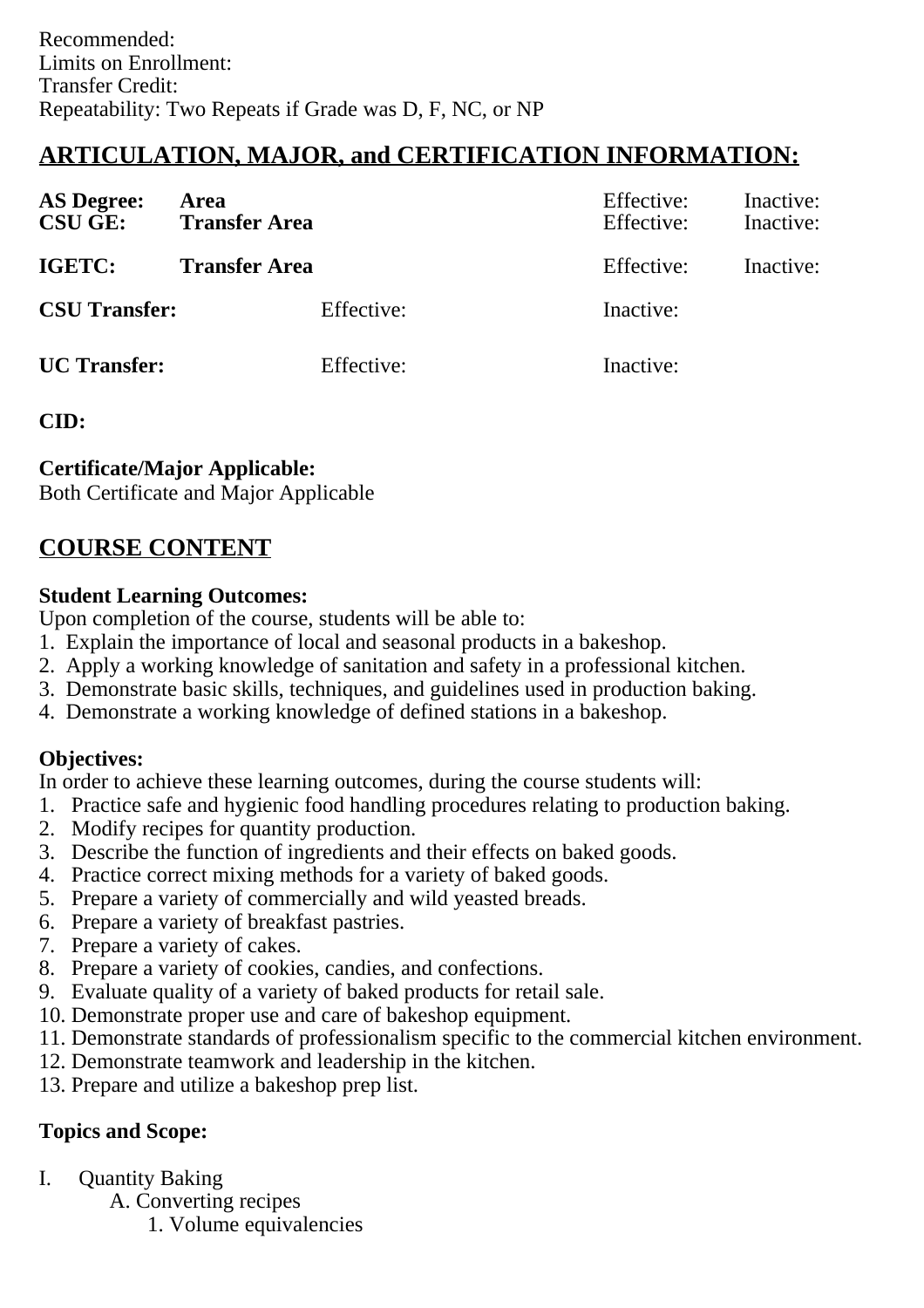- 2. Weight equivalencies
- B. Using scales
	- 1. Balance
	- 2. Portion
	- 3. Digital
- II. Yeast Breads
	- A. Types of commercial yeast
	- B. Types of sourdough starters
	- C. Stages for yeast dough production
		- 1. Breads for Cafe service and sale
		- 2. Seasonal specialty breads
- III. Breakfast Pastries
	- A. Muffins, scones, tea breads
	- B. Pastries for Cafe and retail sale
- IV. Cakes
	- A. Mixing methods
	- B. Categories
	- C. Cake assembly
		- 1. Frostings, fillings and finishes
		- 2. Decorating and inscribing
	- D. Portioning and presentation for retail sale
- V. Cookies, candies, confections
	- A. Categories
	- B. Production techniques
	- C. Cooked sugar candies
	- D. Chocolate tempering
	- E. Portioning and presentation for retail sale
- VI. Seasonal Specialty Baking
- VII. Product Evaluation
	- A. Determining doneness
	- B. Evaluating quality and sale-ability
- VIII. Attributes of the Professional Baker
	- A. Teamwork and leadership
	- B. Efficient time management and accuracy
	- C. Following written and verbal directions
- IX. Sanitation and Safety Practices in the Professional Kitchen

Concepts presented in lecture are applied and practiced in lab.

# **Assignment:**

Assignments will include:

Lecture Related Assignments:

- 1. Weekly conversion of recipes to formulas
- 2. Complete daily and weekly inventory sheets
- 3. Create a bakeshop prep list (5-8)
- 4. Weekly retail product display
- 5. Exams (4 8)

Lab Related Assigments:

1. Daily baking assignments